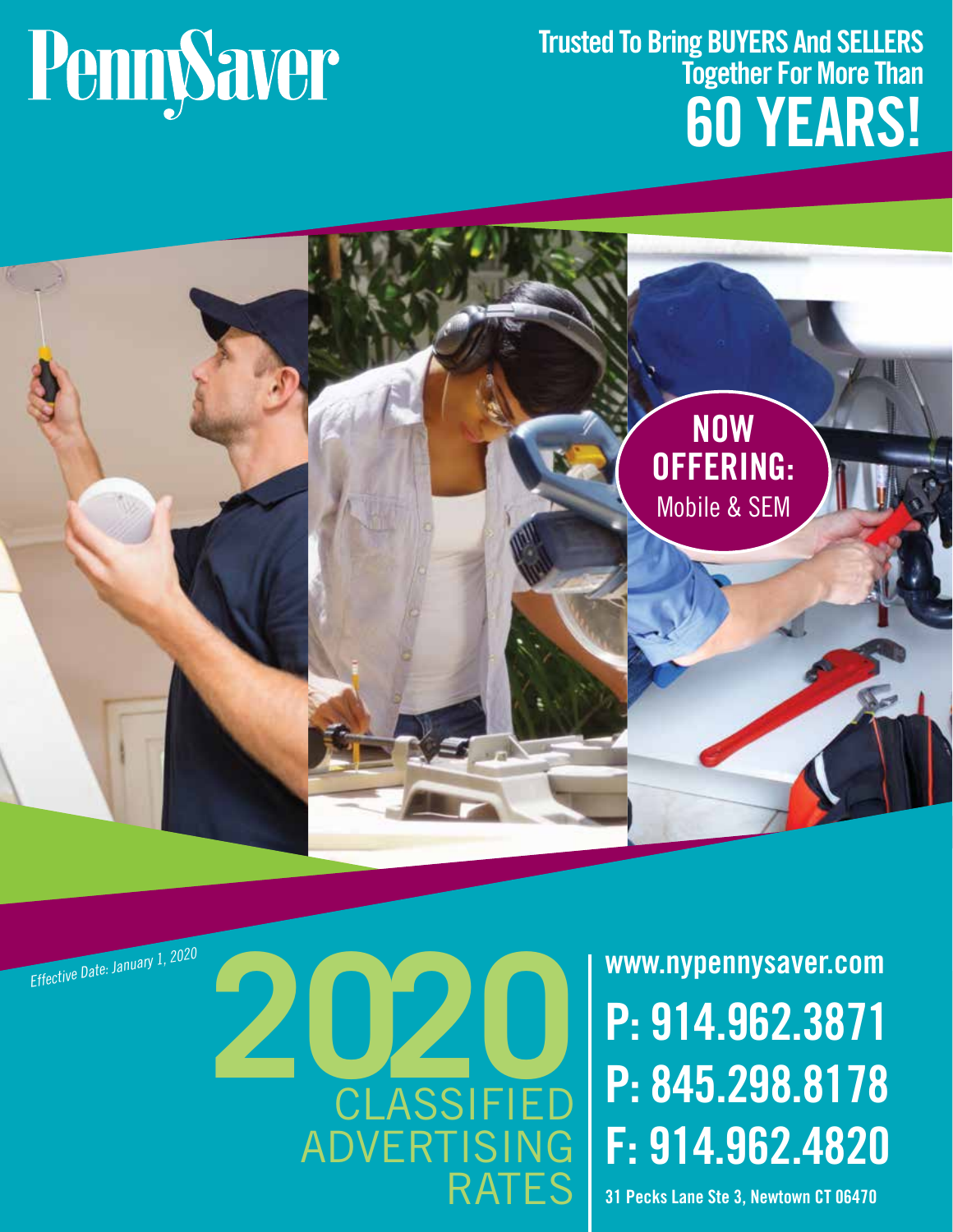# **10 EDITIONS Direct Mail, Rack Distribution & E-Delivery Through 5 Zones**

**Hybrid Pandemic Distribution: Due to the negative impact of the pandemic on small business we have temporarily adjusted our distribution schedule to a variable model based on Advertiser demand. Pennysaver is still published weekly with reduced mailed circulation and a greater emphasis on digital and drop distribution. Ask your account rep for additional details.**

**Mailed Circulation of 184,084 + Rack Distribution + Electronic Delivery Full mailed circulation satisfied over a 2 week period**



#### *CLASSIFIED DEADLINE – By Phone: Friday 4pm • By Email: 3pm • By Web: 3:30pm*

**\*PennySaver Enhanced Circulation is a 2 week campaign utilizing the power of the PennySaver through all media channels. Week 1: Your ad will appear in our printed mailed and rack editions. Week 2: Your ad will appear in our printed rack editions and our enhanced digital circulation; which increases your reach by an additional 150% for half the cost of Week 1.**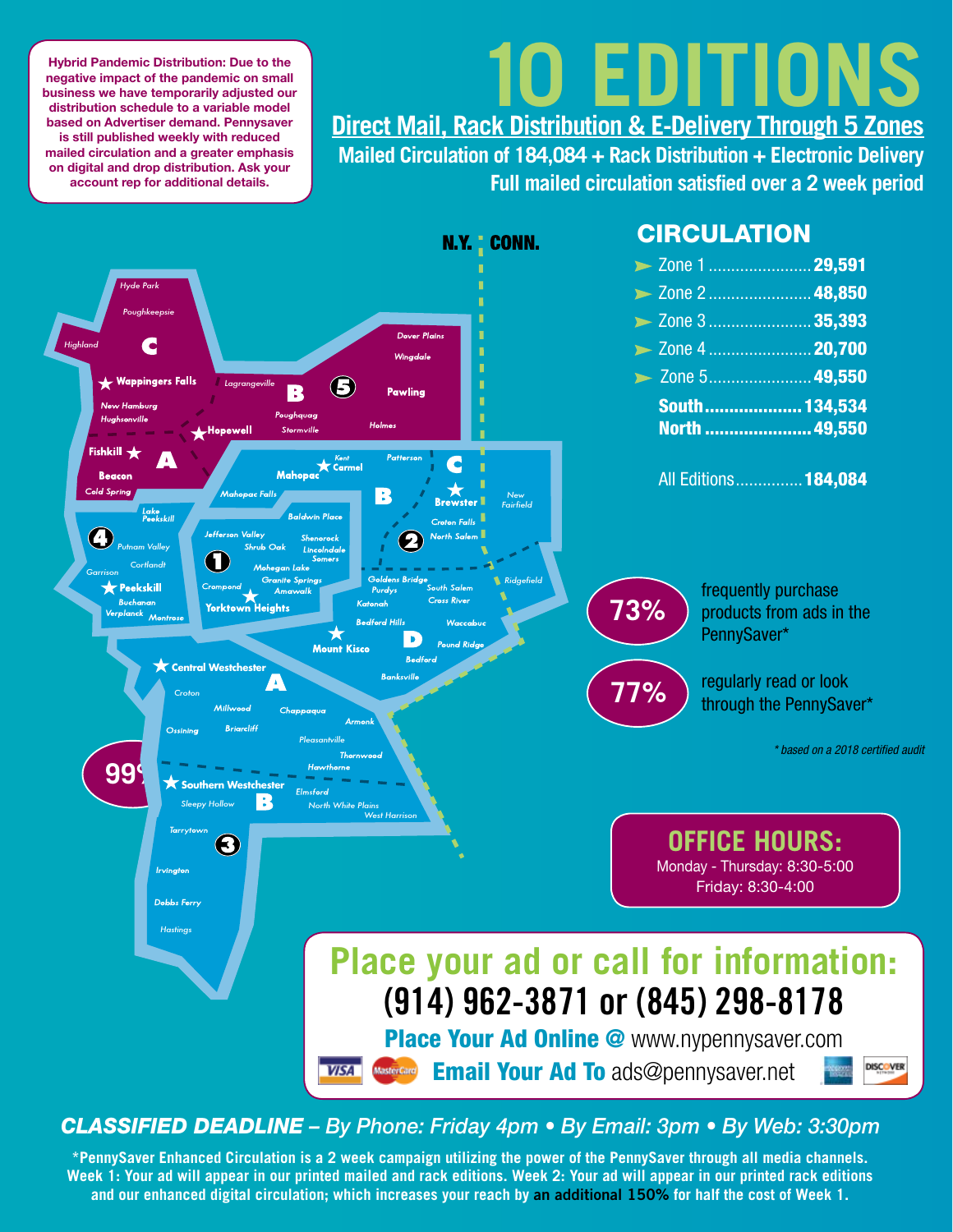# **ZONES**

**Each** Local Zone

Westchester Putnam, New Fairfield Zones 1-4 (7 Editions)

**Dutchess** Zone 5 (3 Editions)

All 5 Zones

# **PRIVATE**

Private party ads of a non-commercial nature, i.e. household goods for sale, etc. Ads appear in run-of-paper and positioning is not available. Customers may choose local, Dutchess, Westchester/Putnam/New Fairfield or all zones.

> \$14.00 for 15 words Each additional word 50¢ Reader ads only Line Rate: \$11.00/line. 3 lines min.

\$42.00 for 15 words Each additional word 50¢ Line Rate: \$14.00/line. 3 lines min.

## \$32.00

for 15 words Each additional word 50¢ Line Rate: \$14.00/line. 3 lines min. *\* EXCHANGE ADS ONLY*

\$58.00 for 15 words Each additional word 50¢ Line Rate: \$14.00/line. 3 lines min.

### **COMMERCIAL/ BUSINESS**

Classified or non-classified reader ads offering goods or services for intended profit on a regular or seasonal basis, i.e. plumbing, electrical work, trucking, tutoring, flea markets, antiques, firewood, horse stall rentals, kennels, breeders, collectors of particular items, housecleaning, etc. Also, business ads offering auxiliary products or services in exchanges, i.e. auto repair company offering auto parts in Automobile Exchange. Customers may choose local, Dutchess, Westchester/Putnam/New Fairfield or all zones. A NAME MUST APPEAR IN AD.

> \$22.00 for 15 words Each additional word 50¢ Reader ads only Line Rate: \$11.00/line. 3 lines min.

\$62.00 for 15 words Each additional word 50¢ Line Rate: \$21.00/line. 3 lines min.

\$42.00 for 15 words Each additional word 50¢ Line Rate: \$21.00/line. 3 lines min. *\* EXCHANGE ADS ONLY*

\$88.00 for 15 words

Each additional word 50¢ Line Rate: \$32.00/line. 3 lines min.

*\* Exchange ads are ads appearing in all real estate, automobile, help wanted, antiques, auctions and animals & pets sections.*

### **ADDITIONAL CHARGES FOR BOLDFACE TYPE**

1-7 Bold Words:  $FREE$  | 8-11 Bold Words: \$10.00 | 12 + Bold Words: \$15.00

Example

### **Running Copy Classified**

(15 WORDS) 15 line maximum

AUTO SALES CAREER TRAINING PROGRAMS \$45,000 in first year with up to \$500 guaranteed weekly during training program. 5 day week. No Sundays. 401K, medical, dental. Openings for sales oriented men or women. AUTO SALES. Call Mr. Ambler, 914-000-0000

### **Line Copy Classified**

(PER LINE, 3 line minimum) 15 line maximum

#### ACCOUNTING / BANKING / EXECUTIVES

REAL ESTATE APPRAISER: MAI designations, bank opening.... to 33K CONTROLLER: Small manufacturing co., specialist ................... to 33K NEW BUSINESS: Commercial loans, W. Massachusetts ............ to 33K ACME PERSONNEL 914-999-9999